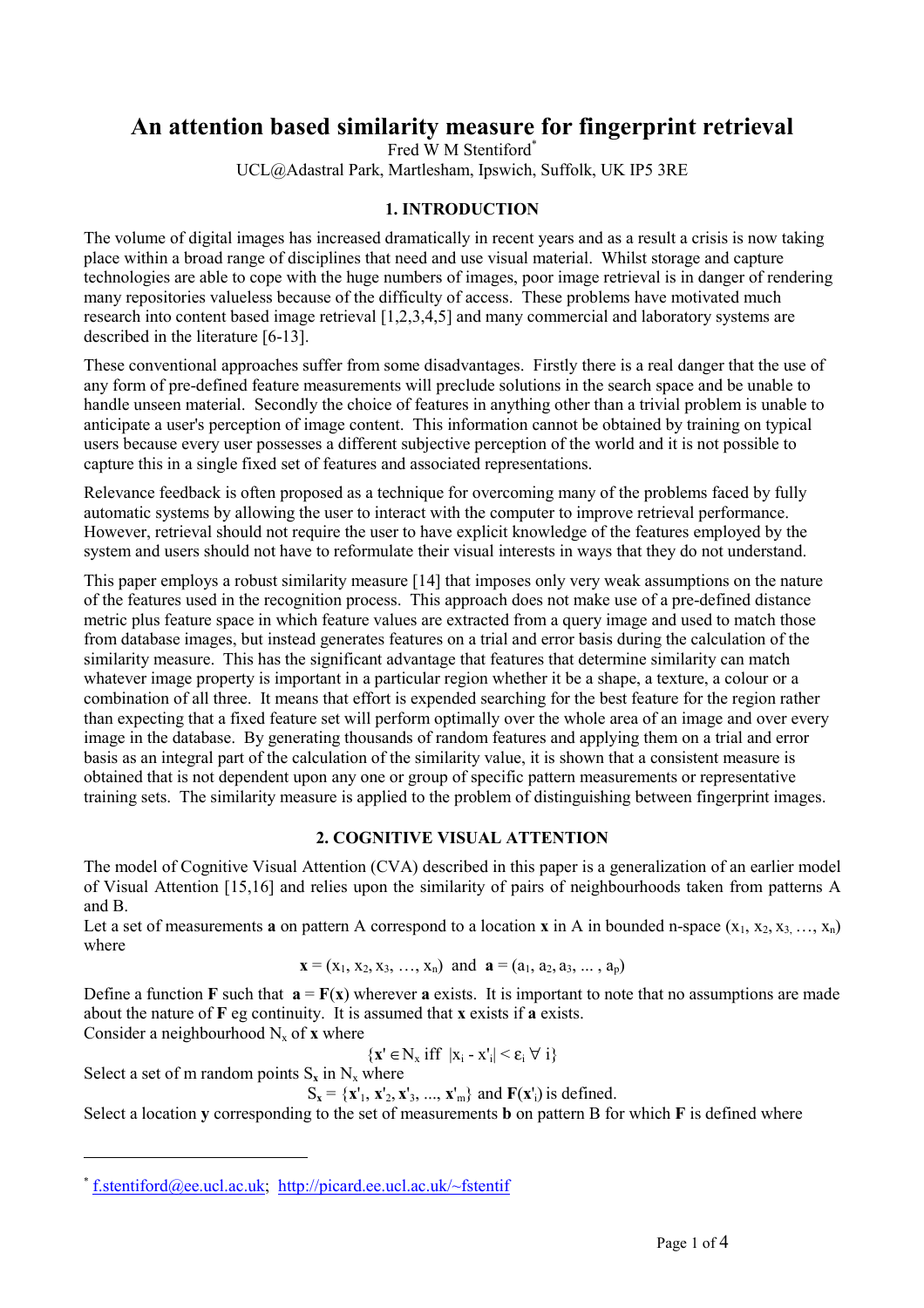**|**xi - yi**|**≤ s

Define the set  $S_y = \{y'_1, y'_2, y'_3, ..., y'_m\}$  where

 $\mathbf{x} - \mathbf{x}'_i = \mathbf{y} - \mathbf{y}'_i$  and  $\mathbf{F}(\mathbf{y}'_i)$  exists.

The neighbourhood of **x** is said to match that of **y** if

 $|F_i(\mathbf{x}) - F_i(\mathbf{y})| \leq \delta_i$  and  $|F_i(\mathbf{x}^i) - F_i(\mathbf{y}^i)| \leq \delta_i \quad \forall i, j$ .

In general  $\delta_i$  is not a constant and will be dependent upon the measurements under comparison ie.

 $\delta_i = f_i(\mathbf{F}(\mathbf{x}), \mathbf{F}(\mathbf{y}))$ 

In the case of two-dimensional visual patterns the CVA score of a pixel **x** in the pattern A should be high if a high proportion of randomly selected  $S_x$  match  $S_y$  for a fixed **y** in pattern **B**.



Figure 1 Neighbourhood at location x matching at location y

The CVA score of a location **x** is incremented each time one of the set of M neighbourhoods  $S_x$  matches a neighbourhood S**y** surrounding some **y** in pattern B. This means that pixels **x** in A that achieve large numbers of matches between a range of M neighbouring pixel sets S**x** and pixel neighbourhoods around **y** in B are assigned high CVA scores. In Figure 1,  $m = 3$  pixels **x**' are selected in the neighbourhood of a pixel **x** in pattern A and matched with 3 pixels in the neighbourhood of pixel **y** in pattern B. Each of the pixels might possess three colour parameters, so  $F(x') = a = (r, g, b)$  and the neighbourhood of the second pixel y matches the first if the colour parameters of all  $m + 1$  corresponding pixels have values within  $\delta_i$  of each other.

A parameter s is introduced to limit the area in pattern B within which the location **y** is randomly selected. S=2 defines the dotted region in figure 1. This improves the efficiency of the algorithm in those cases where it is known that corresponding objects in the two images are shifted by no more than s pixels. In effect s represents the maximum expected mis-registration or local distortion between all parts of the two images.

Some image analysis techniques carry out comparison calculations between images using patches that are contiguous neighbourhoods in which values from all the pixels are employed in the calculation. Patches match when a measure of correlation exceeds a certain threshold. This approach is unable to make best use of detail that is smaller than the size of the patch except in the case in which the correlation measure is designed to identify specific features. The random pixel neighbourhoods  $S_x$  described here do not suffer from this disadvantage.

#### **3. APPLICATION TO BLACK AND WHITE IMAGES**

In the case of black and white images  $F(x) = \{0,1\}$  and we take  $\varepsilon = 0$  so that a match occurs only if all m+1 pixels in a neighbourhood in A match exactly those in B.

Define the CVA score of pattern A with respect to B as

$$
C_{AB} = \sum_{x \in A} \left( \sum_{M, y \in B} (1 \mid S_x \text{matches } S_y, 0 \mid otherwise \right) / \sum_{A} black \text{ pixels}
$$

CAB is normalised to be independent of image size. Furthermore the score is not incremented if any neighbourhood  $N_x$  contains solely black pixels because such  $S_x$  would tend to attach value to matching large expanses on black in A and B.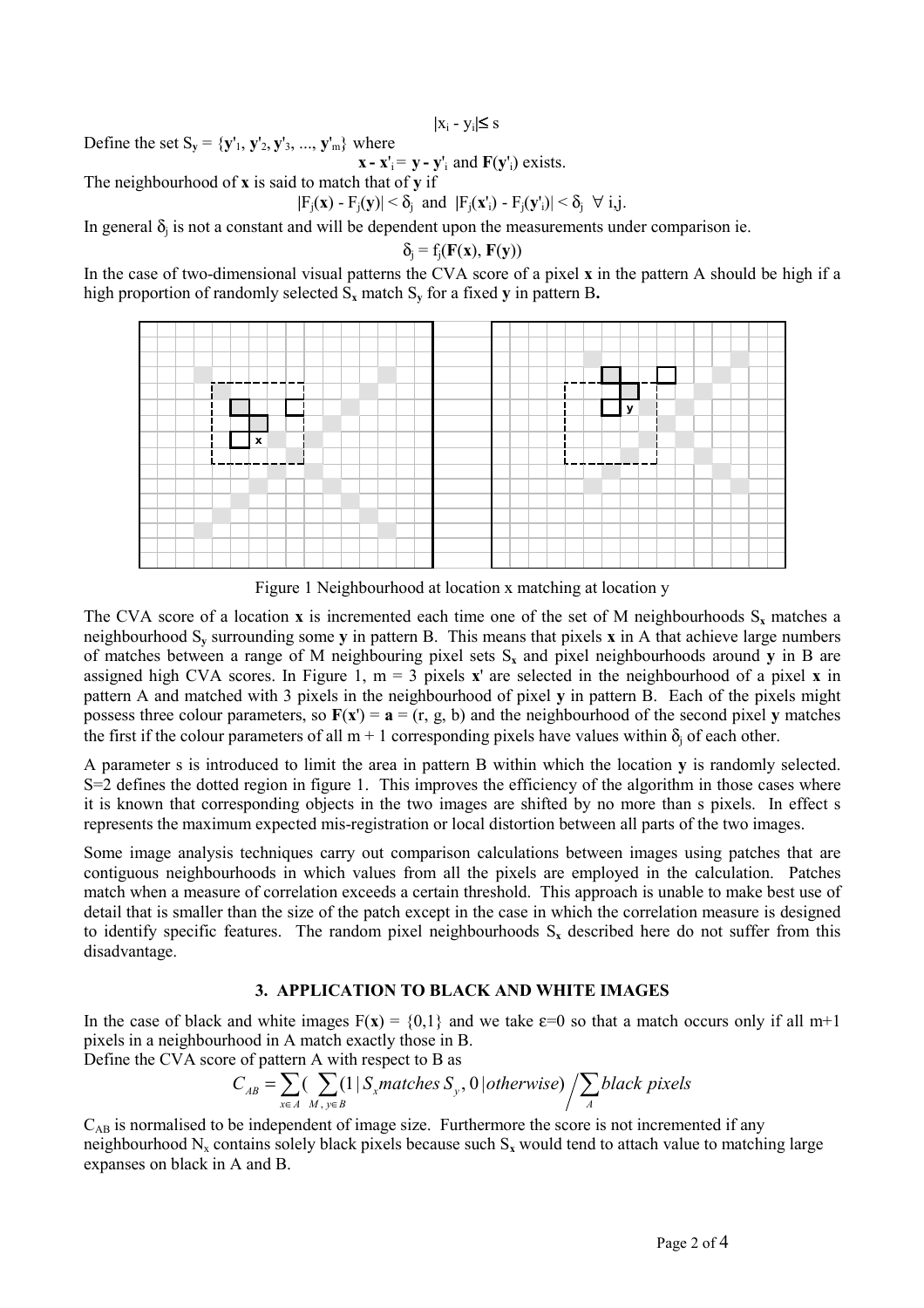The gain of the scoring mechanism is increased significantly by retaining the pixel location **y** if a match is detected, and reusing **y** for comparison with the next of the M neighbourhoods. It is likely that if a matching pixel configuration is generated, other configurations will match again at the same point, and this location **y** once found and reused, will accelerate the rise of the CVA score provided that the sequence is not subsequently interrupted by a mismatch. If however, S<sub>x</sub> subsequently mismatches at that location, the score is not incremented, and an entirely new location **y** in pattern B is randomly selected ready for the next comparison. In this way competing locations in pattern B are selected against if they contain little commonality with the neighbourhood of **x** in pattern A.

The size of neighbourhoods is specified by the maximum distance  $(\epsilon_i)$  of configuration components to the pixel in A being scored. The neighbourhood is compared with the neighbourhoods of M other randomly selected pixels in pattern B that are more than a distance epsilon from the boundary of the pattern. Typically  $\varepsilon_i = 2$  and M = 50, with m = 3 neighbouring pixels selected for comparison. Larger values of s and the  $\varepsilon_i$  are selected according to the scale and distortion in the patterns being analysed.

#### **4. CLUSTERING**

The CVA scores were computed for all pairs in a small set of 1000x1000 binary fingerprint images. The examples are shown in Figure 2 with scores tabulated in Table 1.



Figure 2 Fingerprint images

In all cases the self similarity score C<sub>AA</sub> is greater than C<sub>AB</sub> for all B≠A. The greatest sum max<sub>i</sub>( $\Sigma_i$ C<sub>ii</sub>) of the scores in each row indicates the pattern that is the most similar to the others (print 8), and the highest column sum max<sub>i</sub>( $\Sigma_i$ C<sub>ii</sub>) indicates the pattern to which most other patterns are the most similar (print 8). The asymmetry of the CVA score is apparent from the matrix of scores. In this case print 8 can be considered the 'centre' of the cluster when judging whether new patterns are members of the same group. The similar concept of 'vantage' patterns has been used for efficient image retrieval in work by Vleugels et al [17]. Candidate patterns would be members of the cluster if the CVA scores with print 8 were greater than the minimum score already in the cluster (print 9 score  $= 77.2$ ).

| . .            |               | 2     | 3                                  | 4                  | 5    | 6             |     | 8                                       | 9   | Sum            |
|----------------|---------------|-------|------------------------------------|--------------------|------|---------------|-----|-----------------------------------------|-----|----------------|
|                | 28.5          | 9.9   | 9.7                                | 10.4               | 10.2 | 9.9           | 9.5 | 10.7                                    | 9.6 | 79.9           |
| 2              | 9.9           | 29.7  | 10.1                               | 9.6                | 10.5 | 10.4          | 9.6 | 11.0                                    | 9.3 | 80.3           |
| 3              | 9.2           | 10.1  | 30.4                               | 9.8                | 10.9 | 10.0          |     | $10.2$ 10.0                             | 9.5 | 79.8           |
| 4              | 9.8           | 9.4   | 9.9                                | 28.3               |      | $10.3$   10.3 |     | $9.5$ 11.6                              | 9.4 | 80.1           |
| 5              | 9.7           | 10.31 |                                    | $10.7$ 10.1   29.2 |      | 9.9           |     | 10.5 10.8                               | 9.5 | 81.5           |
| 6              | 10.4          | 11.4  |                                    |                    |      |               |     | 11.0   11.6   11.0   31.2   11.0   13.1 |     | 10.0 89.6      |
| $\overline{7}$ | 9.4           | 9.6   | 10.21                              | 9.8                |      |               |     | $10.9$ 10.3 28.0 11.2                   | 8.9 | 80.3           |
| 8              | 10.8          | 11.01 | 10.3                               | 12.1               |      |               |     | 11.5 12.5 11.5 30.5 10.9                |     | 90.5           |
| 9              | 9.3           | 9.3   | 9.8                                | 9.4                | 9.7  | 9.0           | 8.8 |                                         |     | 10.6 29.0 75.9 |
|                | Sum 78.5 81.1 |       | 81.6 82.7 85.1 82.2 80.5 89.0 77.2 |                    |      |               |     |                                         |     |                |

Table 1 Pattern similarity scores for fingerprint set